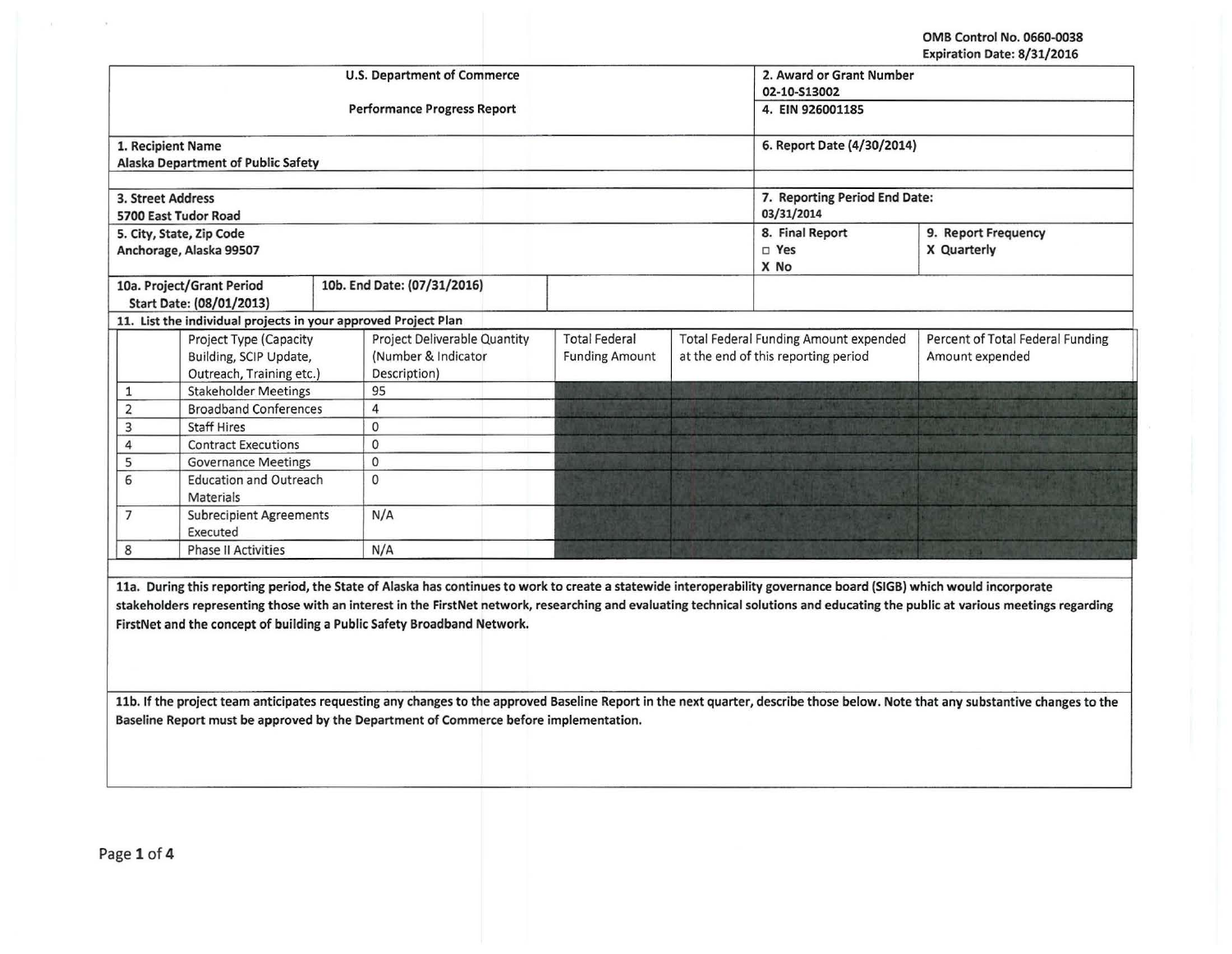llc. Provide any other information that would be useful to NTIA as it assesses this project's progress.

lld. Describe any success stories or best practices you have identified. Please be as specific as possible.

12. Personnel

12a. If the project is not fully staffed, describe how any lack of staffing may impact the project's time line and when the project will be fully staffed.

No impact to the project timeline is anticipated at this time due to the absence. We anticipate a replacement in the near future.

12b. Staffing Table

| Job Title                   |                                                                                                                                       |                          | FTE %                      |                                                                                                                                                                                                                                                                                                                                                                                                                                                                                                                                                                                                                           | Change                                                          |                |                                                |                                                 |                        |
|-----------------------------|---------------------------------------------------------------------------------------------------------------------------------------|--------------------------|----------------------------|---------------------------------------------------------------------------------------------------------------------------------------------------------------------------------------------------------------------------------------------------------------------------------------------------------------------------------------------------------------------------------------------------------------------------------------------------------------------------------------------------------------------------------------------------------------------------------------------------------------------------|-----------------------------------------------------------------|----------------|------------------------------------------------|-------------------------------------------------|------------------------|
|                             | Deputy Director, Department of Public Safety, Alaska<br>State Troopers - State Designated Point of Contact                            | 8                        | activities                 | Alaska State Point of Contact / Grant Program Manager (Non-Federal in-kind match):<br>The Grant Program Manager will provide oversight for the SLIGP grant, ensuring that<br>all activities are completed on time and within budget. The Grant Program Manager<br>will be the primary point of contact for consultation with FirstNet, and will work to<br>create the State's governance structure through a series of meetings, conferences and<br>facilitation by professional consultants to establish governance structure for the<br>Statewide Interoperable Governing Body (SIGB), and assist in Project Management | No Change                                                       |                |                                                |                                                 |                        |
| Technology                  | Telecommunications Special Projects Administrator,<br>Department of Administration, Division of Enterprise                            | 20                       |                            | Telecom Special Projects Administrator (TSPA), Department of Administration,<br>Enterprise Technology Services (Non-Federal in-kind match): The TSPA will be the<br>technical lead for all aspects of SLIGP grant activities                                                                                                                                                                                                                                                                                                                                                                                              | Individual left position<br>- no replacement as of<br>this time |                |                                                |                                                 |                        |
| Statewide 9-1-1 Coordinator |                                                                                                                                       |                          |                            | The Statewide 911 Coordinator will work with the Program Manager and to execute<br>the project plan, assist in outreach and training, and assist with the creation of the<br>Governance Structure.                                                                                                                                                                                                                                                                                                                                                                                                                        | No Change                                                       |                |                                                |                                                 |                        |
|                             |                                                                                                                                       |                          |                            | Add Row                                                                                                                                                                                                                                                                                                                                                                                                                                                                                                                                                                                                                   |                                                                 | Remove Row     |                                                |                                                 |                        |
|                             | 13. Subcontracts (Vendors and/or Subrecipients)                                                                                       |                          |                            |                                                                                                                                                                                                                                                                                                                                                                                                                                                                                                                                                                                                                           |                                                                 |                |                                                |                                                 |                        |
|                             | 13a. Subcontracts Table - Include all subcontractors. The totals from this table must equal the "Subcontracts Total" in Question 14f. |                          |                            |                                                                                                                                                                                                                                                                                                                                                                                                                                                                                                                                                                                                                           |                                                                 |                |                                                |                                                 |                        |
| Name                        | Subcontract Purpose                                                                                                                   | Type<br>(Vendor/Subrec.) | RFP/RFQ<br>Issued<br>(Y/N) | Contract<br>Executed<br>(Y/N)                                                                                                                                                                                                                                                                                                                                                                                                                                                                                                                                                                                             | Start<br>Date                                                   | End<br>Date    | <b>Total Federal</b><br><b>Funds Allocated</b> | <b>Total Matching</b><br><b>Funds Allocated</b> | Project and % Assigned |
| <b>TBD</b>                  | Project Management:<br>Track and manage all                                                                                           | Vendor                   | N                          | N                                                                                                                                                                                                                                                                                                                                                                                                                                                                                                                                                                                                                         | N/A                                                             | 07/31/<br>2016 | \$459,000                                      | \$0                                             |                        |

Page 2 of 4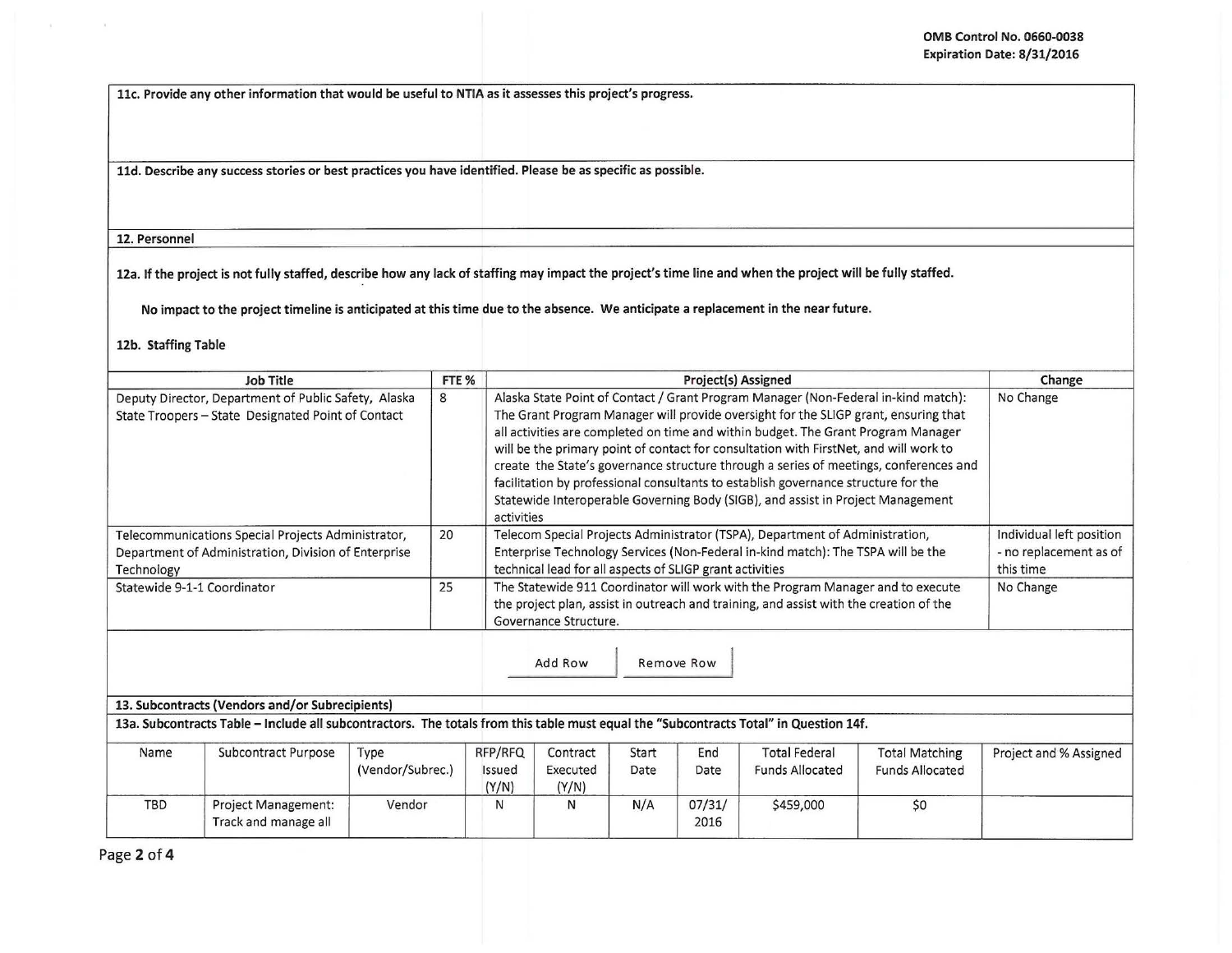|                                                                                                      | aspects of the project                                                                                                                                            |                                                                                                               |                                       |              |                            |     |                                      |                                                |     |                                                                                                                                                                                      |
|------------------------------------------------------------------------------------------------------|-------------------------------------------------------------------------------------------------------------------------------------------------------------------|---------------------------------------------------------------------------------------------------------------|---------------------------------------|--------------|----------------------------|-----|--------------------------------------|------------------------------------------------|-----|--------------------------------------------------------------------------------------------------------------------------------------------------------------------------------------|
| TBD                                                                                                  | <b>Website Development</b><br>& Maintenance:<br>Create and maintain a<br>website for the<br>purpose of public<br>awareness and<br>education on the<br><b>PSBN</b> |                                                                                                               | Vendor                                | N            | N                          | N/A | 07/31/<br>2016                       | \$402,300                                      | \$0 |                                                                                                                                                                                      |
| <b>TBD</b>                                                                                           | (Phase II) Data<br>Collection: Gather<br>information about<br>existing infrastructure,<br>potential users, and<br>other information as<br>requested by FirstNet.  |                                                                                                               | Vendor                                | $\mathsf{N}$ | N                          | N/A | 07/31/<br>2016                       | 1,002,935                                      | \$0 |                                                                                                                                                                                      |
| Add Row<br>Remove Row<br>13b. Describe any challenges encountered with vendors and/or subrecipients. |                                                                                                                                                                   |                                                                                                               |                                       |              |                            |     |                                      |                                                |     |                                                                                                                                                                                      |
| <b>NONE</b>                                                                                          |                                                                                                                                                                   |                                                                                                               |                                       |              |                            |     |                                      |                                                |     |                                                                                                                                                                                      |
| 14. Budget Worksheet                                                                                 |                                                                                                                                                                   |                                                                                                               |                                       |              |                            |     |                                      |                                                |     |                                                                                                                                                                                      |
|                                                                                                      |                                                                                                                                                                   | Columns 2, 3 and 4 must match your current project budget for the entire award, which is the SF-424A on file. |                                       |              |                            |     |                                      |                                                |     |                                                                                                                                                                                      |
|                                                                                                      |                                                                                                                                                                   | Only list matching funds that the Department of Commerce has already approved.                                |                                       |              |                            |     |                                      |                                                |     |                                                                                                                                                                                      |
| Project Budget Element (1)                                                                           |                                                                                                                                                                   | <b>Federal Funds</b><br>Awarded (2)                                                                           | <b>Approved Matching</b><br>Funds (3) |              | <b>Total Budget</b><br>(4) |     | <b>Federal Funds</b><br>Expended (5) | <b>Approved Matching Funds</b><br>Expended (6) |     | Total Funds Expended (7)                                                                                                                                                             |
| a. Personnel Salaries                                                                                |                                                                                                                                                                   | \$0                                                                                                           | \$152,404                             |              | \$152,404                  |     | \$0                                  | \$27,805                                       |     | \$27,805                                                                                                                                                                             |
| b. Personnel Fringe Benefits                                                                         |                                                                                                                                                                   | 50                                                                                                            | \$86,375                              |              | \$86,375                   |     | \$0                                  | \$13,924                                       |     | \$13,924                                                                                                                                                                             |
| c. Travel                                                                                            |                                                                                                                                                                   | \$122,859                                                                                                     | \$44,111                              |              | \$166,970                  |     | \$0                                  | \$6,001                                        |     | \$6,001                                                                                                                                                                              |
| d. Equipment                                                                                         |                                                                                                                                                                   | \$0                                                                                                           | \$0                                   |              | \$0                        |     | \$0                                  | \$0                                            |     | \$0                                                                                                                                                                                  |
| e. Materials/Supplies                                                                                |                                                                                                                                                                   | \$13,441                                                                                                      | \$0                                   |              |                            |     | \$0                                  | \$0                                            |     | \$0                                                                                                                                                                                  |
| f. Subcontracts Total                                                                                |                                                                                                                                                                   | \$1,864,235                                                                                                   | \$0                                   |              | \$1,864,235                |     | \$0                                  | \$0                                            |     | \$0                                                                                                                                                                                  |
| g. Other                                                                                             |                                                                                                                                                                   | \$5,334                                                                                                       | \$0                                   |              | \$5,334                    |     | \$0                                  | \$0                                            |     | \$0                                                                                                                                                                                  |
| <b>Indirect Costs</b>                                                                                |                                                                                                                                                                   | \$0                                                                                                           | \$218,577                             |              | \$218,577                  |     | \$0                                  | \$4,558                                        |     | \$4,558                                                                                                                                                                              |
| h. Total Costs                                                                                       |                                                                                                                                                                   | \$2,005,869                                                                                                   | \$501,467                             |              | \$2,507,336                |     | \$0                                  | \$52,288                                       |     | \$52,288                                                                                                                                                                             |
| 20%<br>80%<br>i. % of Total                                                                          |                                                                                                                                                                   |                                                                                                               |                                       |              | 100%                       |     | 0%                                   | 100%                                           |     | 100%                                                                                                                                                                                 |
|                                                                                                      |                                                                                                                                                                   |                                                                                                               |                                       |              |                            |     |                                      |                                                |     | 15. Certification: I certify to the best of my knowledge and belief that this report is correct and complete for performance of activities for the purpose(s) set forth in the award |

Page **3 of 4** 

 $\mathbf{y}_i$  .  $\mathbf{y}_i$